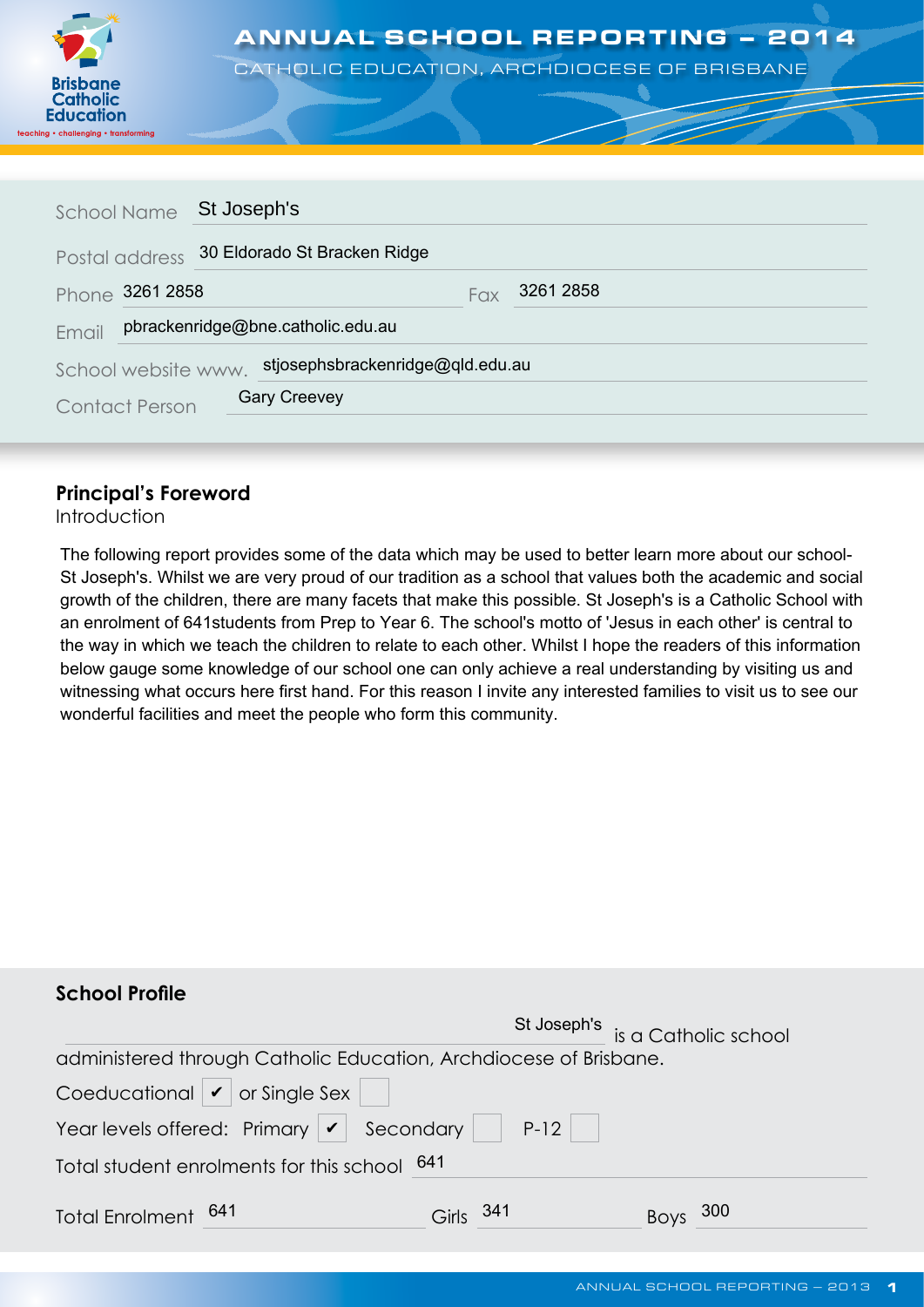Characteristics of the student body

We have an outstanding group of young people who make up our student body. Most live within this parish and have established good relationships both in and out of school. We support children from a variety of cultures and offer them quality education within a safe and happy environment. Our older students are our school leaders and support the staff in different aspects of school life. Our Buddy program sees students from different year levels interacting closely across the school. The good behaviour and care of each other shown by our students is a feature of St Joseph's children.

### Our distinctive curriculum offerings

St Joseph's offers a wide variety of subjects. The basic core skills are covered in English, Mathematics, History and, Science. Religious Education is provided to all students as an integral part of our curriculum and ethos of our school community. The curriculum is diverse, to provide a range of learning opportunities and cater for the individual style of learning that each child possesses. Proudly we offer all students the opportunity to participate and excel in all subjects, in our instrumental music and choir programs, school musicals and concerts, sport at school, district and regional level. Our highly trained teachers, teacher aides, office staff, cleaners and grounds staff comprise a team of dedicated people working together in the best interests of all students. Our specialised staff offer diversity in programs catering for differences in learners' needs in learning difficulty, extension and enrichment. Other subjects taught at St Joseph's include Art, Drama, Library, Music, Health & Physical Education (H.P.E) and L.O.T.E (Language other than English); Japanese. Children from Years 1 to 6 learn L.O.T.E.

In addition, children from Years 3 to 6 who qualify are able to take part in an Instrumental Music Program which is held in school time. This includes Woodwind, Brass and Percussion and a Beginner's Band as well as an Advanced Band. Students from Year 1 are able to access our School's Strings Program, and eventually join our School Orchestra. Children may also join a choir in any Year level. Students who wish to learn the piano , guitar and voice are also provided that opportunity.

Our school competes in local competitions in various sports such as Soccer, Rugby League, AFL and **Netball**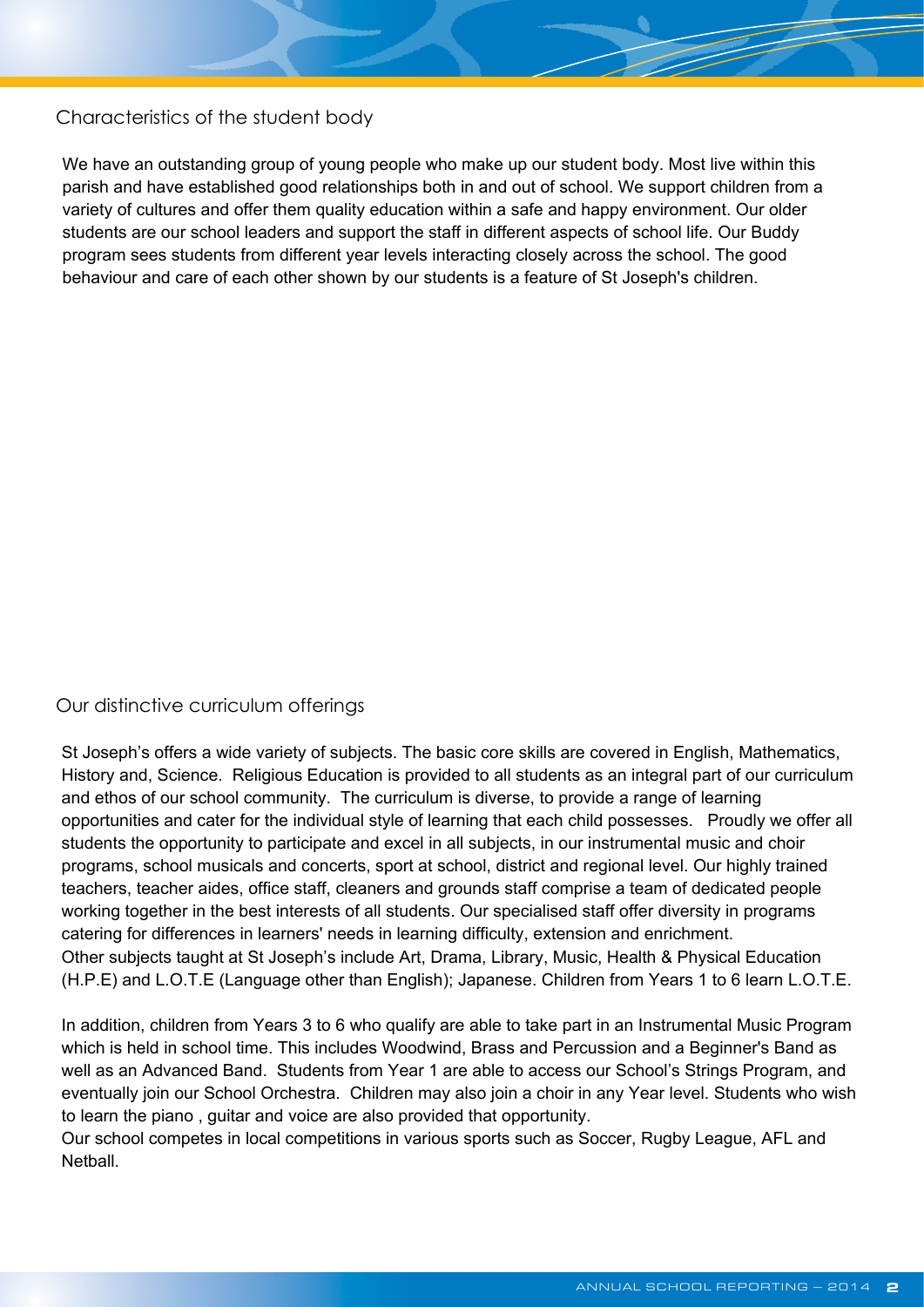#### Extra curricula activities

Our students are able to participate in the following extra-curricular activities:

• Parents may nominate for their children to enter these competitions

(Year 2– 6) University of New South Wales – Mathematics, English, Spelling, and Writing Competitions

- Choir for Prep-2,Junior & Senior Choir,Boys Performance Group
- Aus Kick Football Program, Senior Basketball
- Soccer Skills Program(Qld Roar)
- Interschool Sports Competitions
- Sports rotations with a local cluster of schools
- Highland Dancing
- Instrumental Music
- Tennis and basketball

Children may also participate in Chess, Science, Sewing Club,Garden Club

#### How Information and Communication Technologies are used to assist learning

ICT is integral to most aspects of students learning at St Joseph's. This has become increasingly so with the installation of interactive whiteboards and data projectors in all classrooms. With this technology now available to teachers, children are being exposed to an enormous variety of teaching tools and experiences available through the internet. In addition to this the school has a well resourced computer bank as well as laptops available for classroom use. Banks of Ipads are used to support teaching in the lower school. A One to One laptop program began from Year 4 in 2015.These technologies are used to enhance students own IT skills. Almost all areas of the curriculum are being supported by the use of ICT. As you walk in any classroom the children are likely to be working on an interactive program, viewing information downloaded for teaching a specific topic, creating documents for assignments etc. ICT is very much part of our children's future and is already an indispensable aid to supporting the learning of our children who are being exposed to these technologies as part of normal life. Many of our classrooms have REDCAT Hearing Systems installed to better support all children but most specifically children with mild hearing impairment.

#### Social climate inclusive of pastoral care and our response to bullying

St Joseph's caters for children from many and varied backgrounds, ability levels and cultures. All children are treated equally and given equal opportunity in their educational and extra curricular activities. Ethnic backgrounds and religion are always taken into account when planning special occasions that may involve particular religious celebrations. St Joseph's has clear guidelines for responding to any incidents of bullying or general misbehaviour.

We draw our enrolment predominantly from the suburbs of Bracken Ridge and Bald Hills, but children also travel distances to attend our school, attracted by our academic reputation and quality education. Over the past year our school ran a number of programs to help students and parents. Our Guidance Officer offered Community sponsored Protective Behaviour Workshops, Positive Parenting Programs. Funds and support were provided for students to be involved in "Joey's Juniors", "Friends", "Seasons" and Circus skills..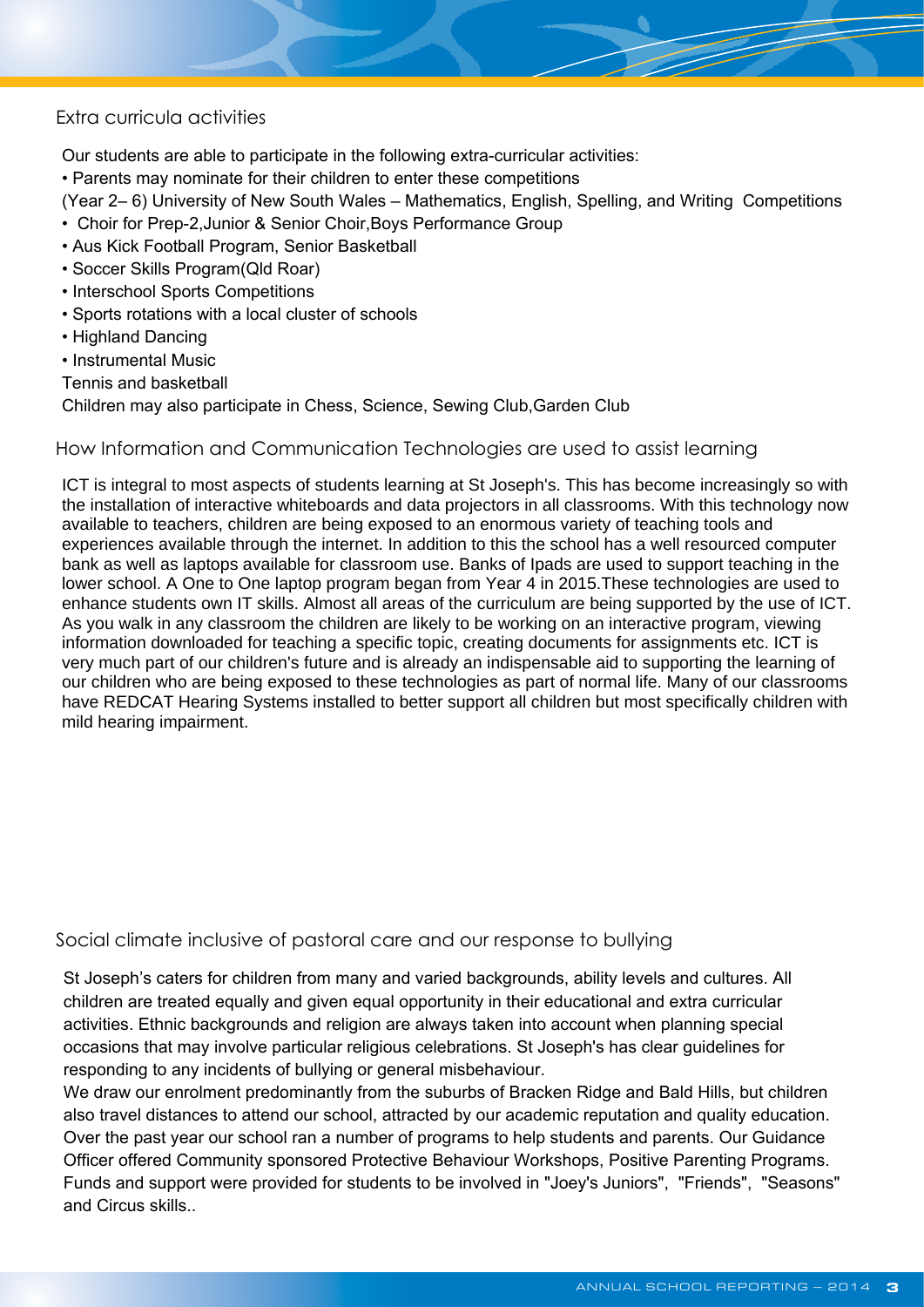#### Parent, student and teacher satisfaction with the school

Parents have the opportunity to feedback to the school leadership their satisfaction or otherwise on a range of issues. This can be done directly to the school verbally or feedback via survey. It can also occur through the School Board or the Parents and Friends Association. Similarly, staff is provided the opportunity to raise concerns with leadership staff through regular communication. Feedback from each of these sources and from the students in our care is invariably very positive.St Joseph's has a wonderful community spirit and this is reflected in how staff, parents and students relate to each other. This reputation of St Joseph's as a school that cares is part of the reason why the school is always at its enrolment capacity.

### Parent involvement in their child's education

St Joseph's School actively welcomes parents' involvement within the school and their child's education. Teachers are happy to give interviews at any suitable time but an appointment must be made. Parent-teacher interviews are also requested following reports each Semester. At the beginning of the year, a Parent-Teacher Information Evening is held where the teacher will give an overview of the curriculum for the year, the organisation of the class is discussed, procedures explained and parents are informed of excursions etc that they can expect their child to be involved in during the year. • Parents and Friends Association (P & F)-St Joseph's School has an active Parents and Friends Association which always welcomes new members. Through our P&F we raise much needed funds for equipment, resources and computers and major projects like our Fete are significant fundraisers. Our School Board supports policy development at St Joseph's

• Tuckshop:

Our school Tuckshop is open 4 days a week and is run by a convenor, supported by parents and friends

## **Staff Profile**

| <b>Workforce Composition</b> | <b>Teaching Staff</b> | <b>Non-teaching Staff</b> |  |  |
|------------------------------|-----------------------|---------------------------|--|--|
| <b>Headcounts</b>            | 46                    | 28                        |  |  |
| Full-time equivalents        | 37.6                  | 20.8                      |  |  |
| Indigenous                   |                       |                           |  |  |

### Qualifications of all teachers

| <b>Highest level of attainment</b> | Percentage of teachers and leaders at the school attaining this level |
|------------------------------------|-----------------------------------------------------------------------|
| Doctorate                          |                                                                       |
| <b>Masters</b>                     | 11                                                                    |
| Post Graduate Diploma/Certificate  | 5                                                                     |
| <b>Bachelors Degree</b>            | 28                                                                    |
| Diploma/Certificate                |                                                                       |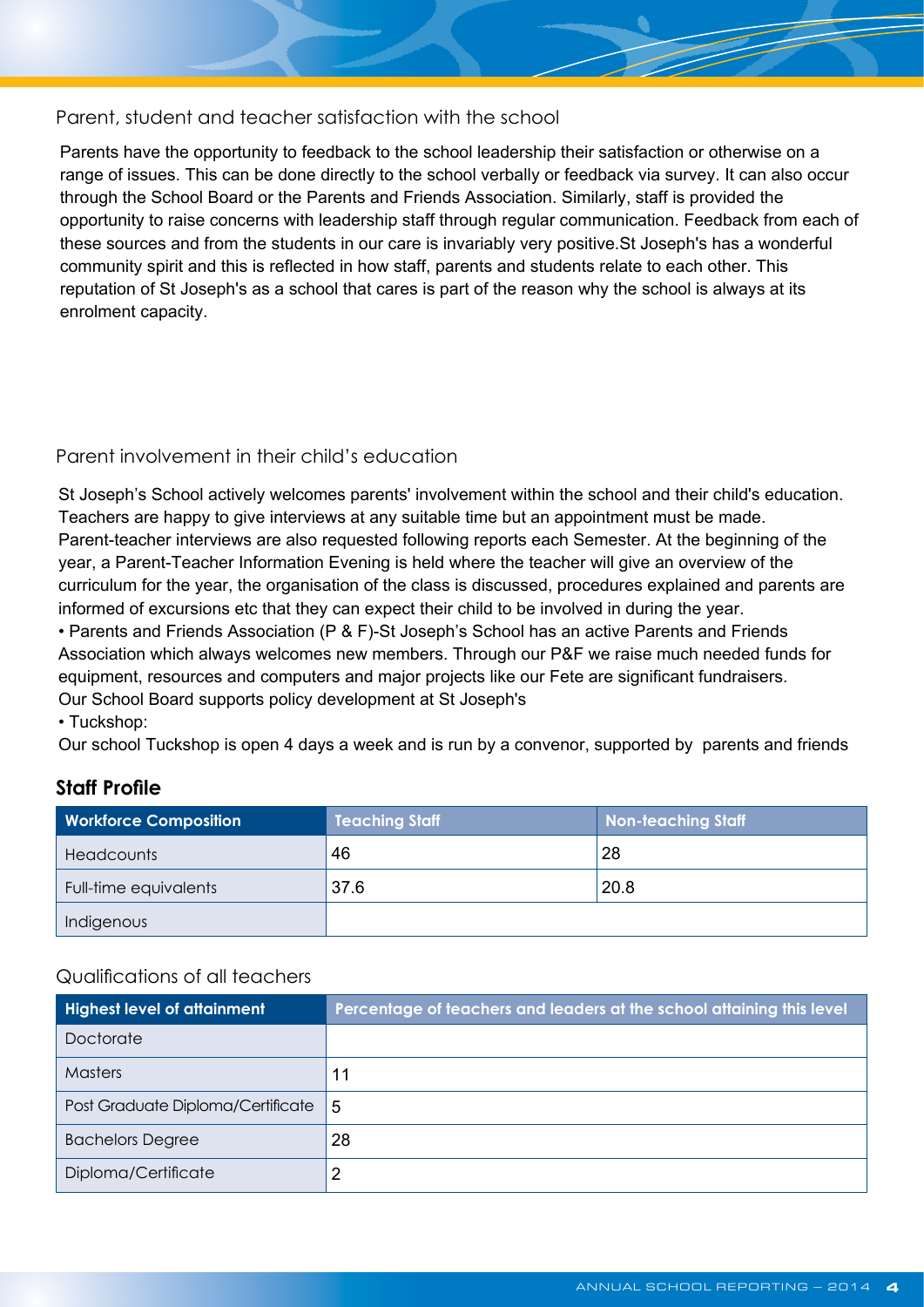Expenditure on and teacher participation in Professional Learning

The total funds expended on teacher professional learning in 2014 was \$155000<br>The major professional development initiatives were as follows

The teaching of Guided Reading Teaching of Maths Introduction of the LIFE Learning Management System Catering for differing abilities Introducing the new Australian curriculum Catering for different special needs Introduction of Religion Guidelines

# **School Income by Funding Source**

School income broken down by funding source is available via the My School website at<http://www.myschool.edu.au/>.

To access our school income details, click on the My School link above. You will then be taken to the My School website with the following:



acara

'Find a school' text box.

Where it says 'Search by school name', type

in the name of the school you wish to view, and select <GO>'. Read and follow the instructions on the next screen; you will be asked to accept the Terms of Use and Privacy Policy before being given access to the school's My School entry web page.

My School

School financial information is available by selecting 'School finances' in the menu box in the top left corner of the school's entry web page.

# **Average staff attendance rate**

The staff attendance rate was 96.42 % in 2014.

# **Proportion of staff retained from the previous school year**

From the end of the 2013 school year,  $\frac{97\%}{8}$  of staff were retained by the school for the 2014 year.

## **Key Student Outcomes**

| Whole School Attendance Rate | 96 | $\%$ |                        |    |      |
|------------------------------|----|------|------------------------|----|------|
| Prep Attendance Rate         |    | N/A  | Year 4 Attendance Rate | 96 | $\%$ |
| Year 1 Attendance Rate       | 94 | %    | Year 5 Attendance Rate | 95 | $\%$ |
| Year 2 Attendance Rate       | 94 | $\%$ | Year 6 Attendance Rate | 92 | $\%$ |
| Year 3 Attendance Rate       | 95 | $\%$ | Year 7 Attendance Rate | 95 | $\%$ |